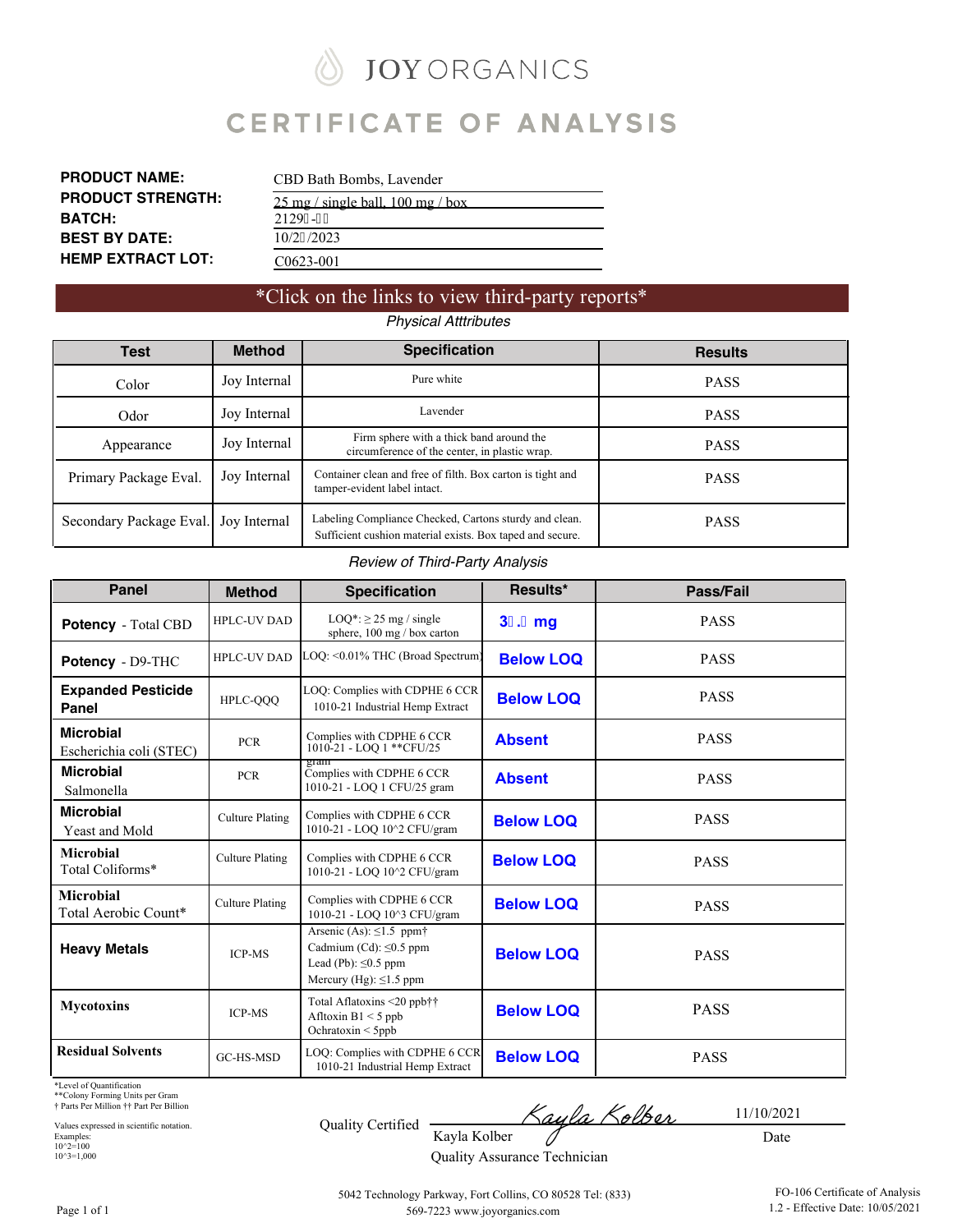<span id="page-1-0"></span>

| Batch ID or Lot Number: | Test:                                                                                           | Reported:                          |                    |
|-------------------------|-------------------------------------------------------------------------------------------------|------------------------------------|--------------------|
| 21294-07                | <b>Potency</b>                                                                                  | 11/2/21                            |                    |
| Matrix:                 | Test ID:                                                                                        | Started:                           | USDA License:      |
| Unit                    | T000172345                                                                                      | 11/1/21                            | N/A                |
| Status:<br>N/A          | Method:<br>TM14 (HPLC-DAD): Potency - Broad<br>Spectrum Analysis, 0.01% THC<br>(Colorado Panel) | Received:<br>10/28/2021 @ 10:41 AM | Sampler ID:<br>N/A |

# CANNABINOID PROFILE

| Compound                                     | $LOD$ (mg) | $LOQ$ (mg) | Result (mg) | Result (mg/g) |                       |
|----------------------------------------------|------------|------------|-------------|---------------|-----------------------|
| Delta 9-Tetrahydrocannabinolic acid (THCA-A) | 0.551      | 1.873      | ND.         | <b>ND</b>     | <b>Notes</b>          |
| Delta 9-Tetrahydrocannabinol (Delta 9THC)    | 0.622      | 2.114      | <b>ND</b>   | ND            | # of Servings = $1$   |
| Cannabidiolic acid (CBDA)                    | 4.132      | 13.606     | <b>ND</b>   | <b>ND</b>     | Sample Weight=25.241g |
| Cannabidiol (CBD)                            | 4.029      | 13.266     | 38.797      | 1.54          |                       |
| Delta 8-Tetrahydrocannabinol (Delta 8THC)    | 4.265      | 14.019     | <b>ND</b>   | ND.           |                       |
| Cannabinolic Acid (CBNA)                     | 2.442      | 8.029      | <b>ND</b>   | <b>ND</b>     |                       |
| Cannabinol (CBN)                             | 1.117      | 3.672      | <b>ND</b>   | <b>ND</b>     |                       |
| Cannabigerolic acid (CBGA)                   | 3.580      | 11.768     | <b>ND</b>   | <b>ND</b>     |                       |
| Cannabigerol (CBG)                           | 0.856      | 2.815      | 3.235       | 0.13          |                       |
| Tetrahydrocannabivarinic Acid (THCVA)        | 3.027      | 9.950      | <b>ND</b>   | <b>ND</b>     |                       |
| Tetrahydrocannabivarin (THCV)                | 0.779      | 2.560      | <b>ND</b>   | <b>ND</b>     |                       |
| Cannabidivarinic Acid (CBDVA)                | 1.724      | 5.676      | <b>ND</b>   | <b>ND</b>     |                       |
| Cannabidivarin (CBDV)                        | 0.953      | 3.137      | <b>ND</b>   | <b>ND</b>     |                       |
| Cannabichromenic Acid (CBCA)                 | 1.379      | 4.535      | <b>ND</b>   | <b>ND</b>     |                       |
| Cannabichromene (CBC)                        | 1.508      | 4.958      | <b>ND</b>   | ND.           |                       |
| Tatal Camadalactica                          |            |            | 12.022      | 107           |                       |

| Total Cannabinoids    | 42.032    | . ه.      |
|-----------------------|-----------|-----------|
| Total Potential THC** | <b>ND</b> | <b>ND</b> |
| Total Potential CBD** | 38.797    | -54       |

Hannah Wright 02-Nov-2021 06:09 PM

Daniel Westerand

#### Daniel Weidensaul 2-Nov-21 6:25 PM

### PREPARED BY / DATE APPROVED BY / DATE

#### **Definitions**

- % = % (w/w) = Percent (Weight of Analyte / Weight of Product)
- \* Indicates a value below the Limit of Quantitiation (LOQ) and above the Limit of Detection (LOD).
- \*\* Total Potential THC/CBD is calculated using the following formulas to take into account the loss of a carboxyl group during
	- decarboxylation step.
		- Total THC = THC + (THCa  $*(0.877)$ ) and
		- Total CBD = CBD + (CBDa \*(0.877))
- Total Cannabinoids result reflects the absolute sum of all cannabinoids detected. ND = None Detected (Defined by Dynamic Range of the method)

*Testing results are based solely upon the sample submitted to Botanacor Laboratories, LLC, in the condition it was received. Botanacor Laboratories, LLC warrants that all analytical work is conducted professionally in accordance with all applicable standard laboratory practices using validated methods. Data was generated using an unbroken chain of comparison to NIST traceable Reference Standards and Certified Reference Materials. This report may not be reproduced, except in full, without the written approval of Botanacor Laboratories, LLC.* Certificate #4329.02



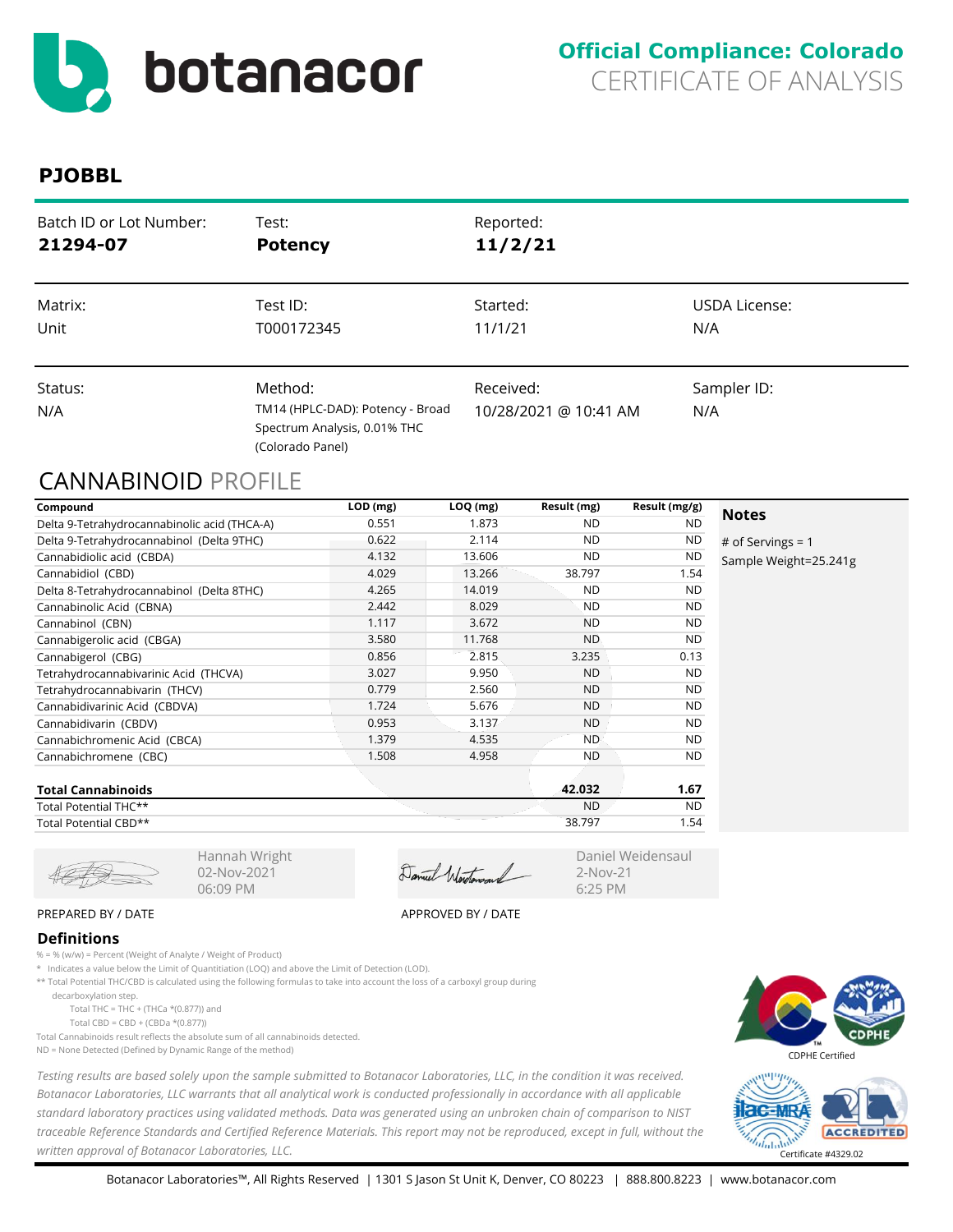

| Batch ID or Lot Number: | Test:                  | Reported:             |               |
|-------------------------|------------------------|-----------------------|---------------|
| 21294-07                | <b>Pesticides</b>      | 11/2/21               |               |
| Matrix:                 | Test ID:               | Started:              | USDA License: |
| Concentrate             | T000172346             | 11/1/21               | N/A           |
| Status:                 | Method:                | Received:             | Sampler ID:   |
| N/A                     | TM17(LC-QQQ LC MS/MS): | 10/28/2021 @ 10:41 AM | N/A           |

# PESTICIDE DETERMINATION

| Compound            | LOQ (ppb) | Result (ppb) | Compound           | LOQ (ppb) | Result (ppb) | Compound             | LOQ (ppb) | Result (ppb) |
|---------------------|-----------|--------------|--------------------|-----------|--------------|----------------------|-----------|--------------|
| Acephate            | 49        | <b>ND</b>    | Fenoxycarb         | 47        | <b>ND</b>    | Paclobutrazol        | 51        | <b>ND</b>    |
| Acetamiprid         | 45        | <b>ND</b>    | Fipronil           | 49        | <b>ND</b>    | Permethrin           | 302       | <b>ND</b>    |
| Avermectin          | 311       | <b>ND</b>    | <b>Flonicamid</b>  | 52        | <b>ND</b>    | <b>Phosmet</b>       | 46        | <b>ND</b>    |
| Azoxystrobin        | 43        | <b>ND</b>    | <b>Fludioxonil</b> | 322       | <b>ND</b>    | <b>Prophos</b>       | 278       | <b>ND</b>    |
| <b>Bifenazate</b>   | 42        | <b>ND</b>    | Hexythiazox        | 47        | <b>ND</b>    | Propoxur             | 44        | <b>ND</b>    |
| <b>Boscalid</b>     | 47        | <b>ND</b>    | <b>Imazalil</b>    | 307       | <b>ND</b>    | Pyridaben            | 280       | <b>ND</b>    |
| Carbaryl            | 44        | <b>ND</b>    | Imidacloprid       | 51        | <b>ND</b>    | Spinosad A           | 32        | <b>ND</b>    |
| Carbofuran          | 48        | <b>ND</b>    | Kresoxim-methyl    | 150       | <b>ND</b>    | Spinosad D           | 58        | <b>ND</b>    |
| Chlorantraniliprole | 59        | <b>ND</b>    | <b>Malathion</b>   | 304       | <b>ND</b>    | <b>Spiromesifen</b>  | 308       | <b>ND</b>    |
| <b>Chlorpyrifos</b> | 500       | <b>ND</b>    | Metalaxyl          | 48        | <b>ND</b>    | Spirotetramat        | 309       | <b>ND</b>    |
| Clofentezine        | 302       | <b>ND</b>    | Methiocarb         | 49        | <b>ND</b>    | <b>Spiroxamine 1</b> | 24        | <b>ND</b>    |
| <b>Diazinon</b>     | 309       | <b>ND</b>    | Methomyl           | 55        | <b>ND</b>    | <b>Spiroxamine 2</b> | 29        | <b>ND</b>    |
| <b>Dichlorvos</b>   | 322       | <b>ND</b>    | <b>MGK 2641</b>    | 188       | <b>ND</b>    | Tebuconazole         | 309       | <b>ND</b>    |
| <b>Dimethoate</b>   | 45        | <b>ND</b>    | <b>MGK 264 2</b>   | 127       | <b>ND</b>    | <b>Thiacloprid</b>   | 45        | <b>ND</b>    |
| E-Fenpyroximate     | 284       | <b>ND</b>    | Myclobutanil       | 45        | <b>ND</b>    | Thiamethoxam         | 48        | ND           |
| <b>Etofenprox</b>   | 40        | <b>ND</b>    | <b>Naled</b>       | 49        | <b>ND</b>    | Trifloxystrobin      | 45        | ND           |
| Etoxazole           | 314       | <b>ND</b>    | Oxamyl             | 1500      | <b>ND</b>    |                      |           |              |

Samantha Smil

Sam Smith 11/2/2021 4:32:00 PM

Daniel Western

Daniel Weidensaul 11/2/2021 4:55:00 PM

### PREPARED BY / DATE APPROVED BY / DATE

**Definitions**

LOQ = Limit of Quantification ppb = Parts per Billion

*Testing results are based solely upon the sample submitted to Botanacor Laboratories, LLC, in the condition it was received. Botanacor Laboratories, LLC warrants that all analytical work is conducted professionally in accordance with all applicable standard laboratory practices using validated methods. Data was generated using an unbroken chain of comparison to NIST traceable Reference Standards and Certified Reference Materials. This report may not be reproduced, except in full, without the written approval of Botanacor Laboratories, LLC.* 

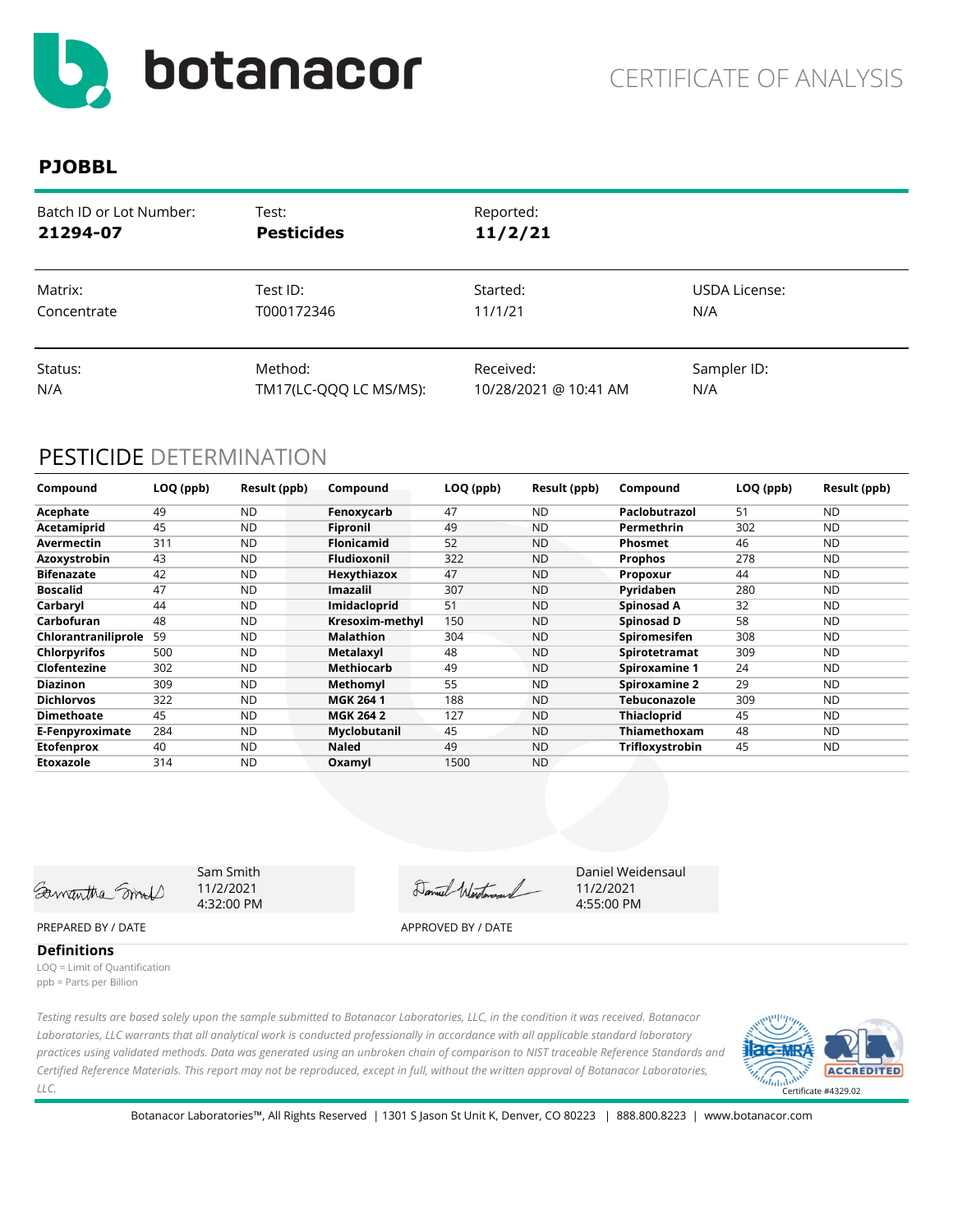<span id="page-3-0"></span>

| Batch ID or Lot Number:<br>21294-07 | Test:<br><b>Microbial</b><br><b>Contaminants</b>                                              | Reported:<br>11/5/21               |                      |
|-------------------------------------|-----------------------------------------------------------------------------------------------|------------------------------------|----------------------|
| Matrix:<br><b>Finished Product</b>  | Test ID:<br>T000173013                                                                        | Started:<br>11/2/21                | USDA License:<br>N/A |
| Status:<br>N/A                      | Methods:<br>$TM25$ (qPCR)<br>TM24, TM26, TM27(Culture Plating):<br>Microbial (Colorado Panel) | Received:<br>11/02/2021 @ 10:49 AM | Sampler ID:<br>N/A   |

### MICROBIAL CONTAMINANTS DETERMINATION

| Contaminant                 | Method                 | <b>LOD</b> | <b>LLOQ</b> | <b>ULOO</b>    | Result        | <b>Notes</b>                  |
|-----------------------------|------------------------|------------|-------------|----------------|---------------|-------------------------------|
| <b>Total Aerobic Count*</b> | TM-26, Culture Plating | 10^2 CFU/g | 10^3 CFU/g  | 1.5x10^5 CFU/g | None Detected | Free from visual mold,        |
| Total Coliforms*            | TM-27, Culture Plating | 10^1 CFU/g | 10^2 CFU/g  | 1.5x10^4 CFU/g | None Detected | mildew, and foreign<br>matter |
| Total Yeast and Mold*       | TM-24, Culture Plating | 10^1 CFU/g | 10^2 CFU/g  | 1.5x10^4 CFU/g | None Detected |                               |
| E. coli (STEC)              | <b>TM-25, PCR</b>      | 1 CFU/25 g | <b>NA</b>   | <b>NA</b>      | Absent        |                               |
| Salmonella                  | <b>TM-25, PCR</b>      | 1 CFU/25 g | <b>NA</b>   | <b>NA</b>      | Absent        |                               |

Jan age - Am

Jackson Osaghae-Nosa 11/5/2021 10:17:00 AM

CarlyBade

APPROVED BY / DATE

Carly Bader 11/5/2021 10:20:00 AM

PREPARED BY / DATE

#### **Definitions**

*LLC.* 

LOD = Limit of Detection | LLOQ = Lower Limit of Quantitation | ULOQ = Upper Limit of Quantitation CFU/g = Colony Forming Units per Gram | STEC = Shiga Toxin-Producing *E. coli* \* Values recorded in scientific notation, a common microbial practice of expressing numbers that are too large to be conveniently

written in decimal form.

*Examples: 10^2 = 100 CFU 10^3 = 1,000 CFU 10^4 = 10,000 CFU 10^5 = 100,000 CFU* CDPHE Certified

-125 **ACCREDITED**  $ln \ln$ Certificate #4329.02

*Laboratories, LLC warrants that all analytical work is conducted professionally in accordance with all applicable standard laboratory practices using validated methods. Data was generated using an unbroken chain of comparison to NIST traceable Reference Standards and Certified Reference Materials. This report may not be reproduced, except in full, without the written approval of Botanacor Laboratories,* 

*Testing results are based solely upon the sample submitted to Botanacor Laboratories, LLC, in the condition it was received. Botanacor* 

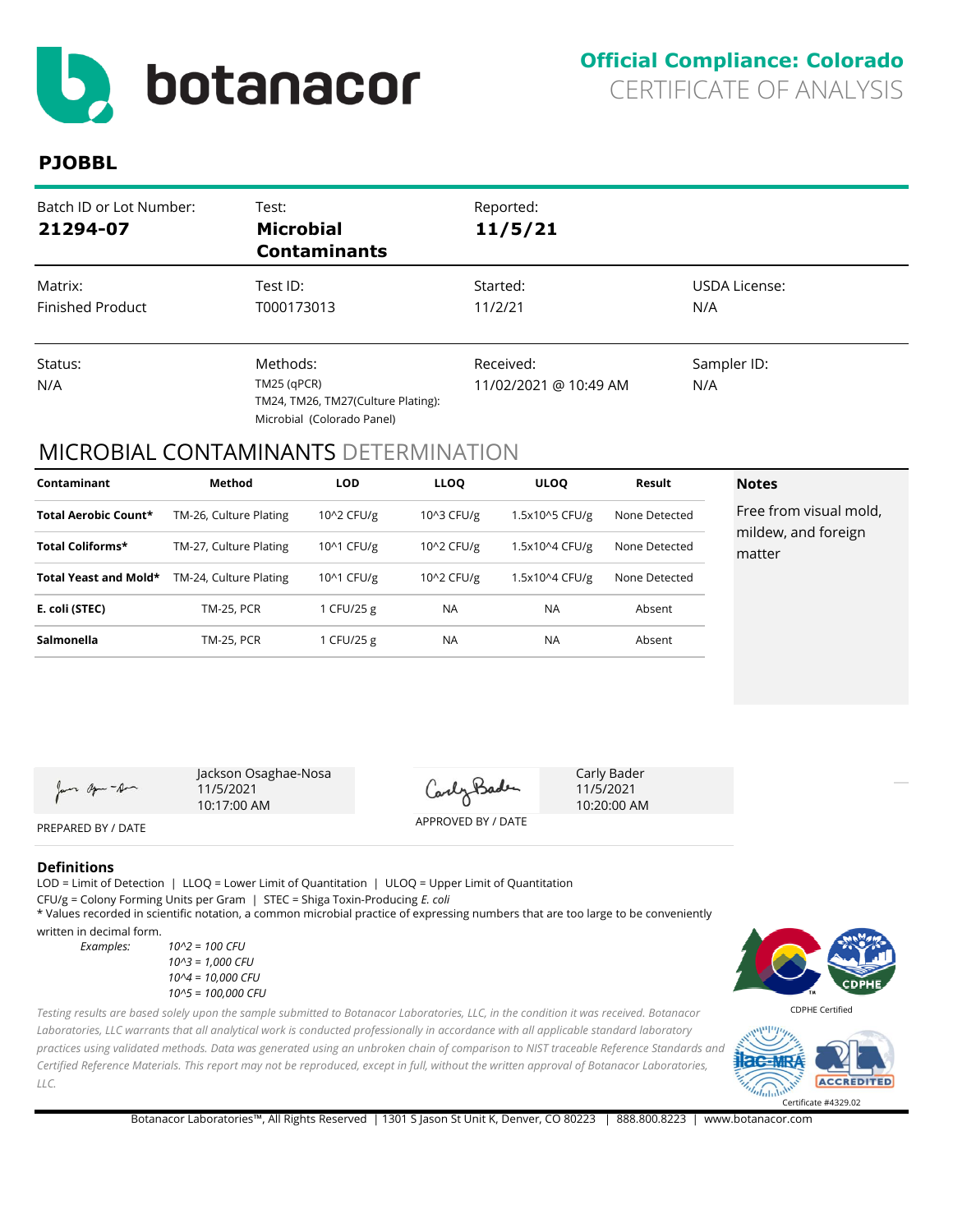<span id="page-4-0"></span>

| Batch ID or Lot Number: | Test:                                                      | Reported:                          |                    |
|-------------------------|------------------------------------------------------------|------------------------------------|--------------------|
| 21294-07                | <b>Metals</b>                                              | 11/3/21                            |                    |
| Matrix:                 | Test ID:                                                   | Started:                           | USDA License:      |
| Unit Co                 | T000172348                                                 | 11/2/21                            | N/A                |
| Status:<br>N/A          | Method:<br>TM19 (ICP-MS): Heavy Metals<br>(Colorado Panel) | Received:<br>10/28/2021 @ 10:41 AM | Sampler ID:<br>N/A |

# HEAVY METALS DETERMINATION

| Compound           |                                          | <b>Dynamic Range (ppm)</b> | <b>Result (ppm)</b>              | <b>Notes</b> |
|--------------------|------------------------------------------|----------------------------|----------------------------------|--------------|
| Arsenic            |                                          | $0.043 - 4.32$             | <b>ND</b>                        |              |
| Cadmium            |                                          | $0.044 - 4.40$             | <b>ND</b>                        |              |
| <b>Mercury</b>     |                                          | $0.042 - 4.24$             | <b>ND</b>                        |              |
| Lead               |                                          | $0.043 - 4.32$             | <b>ND</b>                        |              |
|                    |                                          |                            |                                  |              |
|                    |                                          |                            |                                  |              |
| Daniel Wertoward   | Daniel Weidensaul<br>3-Nov-21<br>1:24 PM | Samantha Smoot             | Sam Smith<br>3-Nov-21<br>1:26 PM |              |
| PREPARED BY / DATE |                                          | APPROVED BY / DATE         |                                  |              |
|                    |                                          |                            |                                  |              |

#### **Definitions**

ND = None Detected (Defined by Dynamic Range of the method)



*Testing results are based solely upon the sample submitted to Botanacor Laboratories, LLC, in the condition it was received. Botanacor Laboratories, LLC warrants that all analytical work is conducted professionally in accordance with all applicable standard laboratory practices using validated methods. Data was generated using an unbroken chain of comparison to NIST traceable Reference Standards and Certified Reference Materials. This report may not be reproduced, except in full, without the written approval of Botanacor Laboratories, LLC.* 

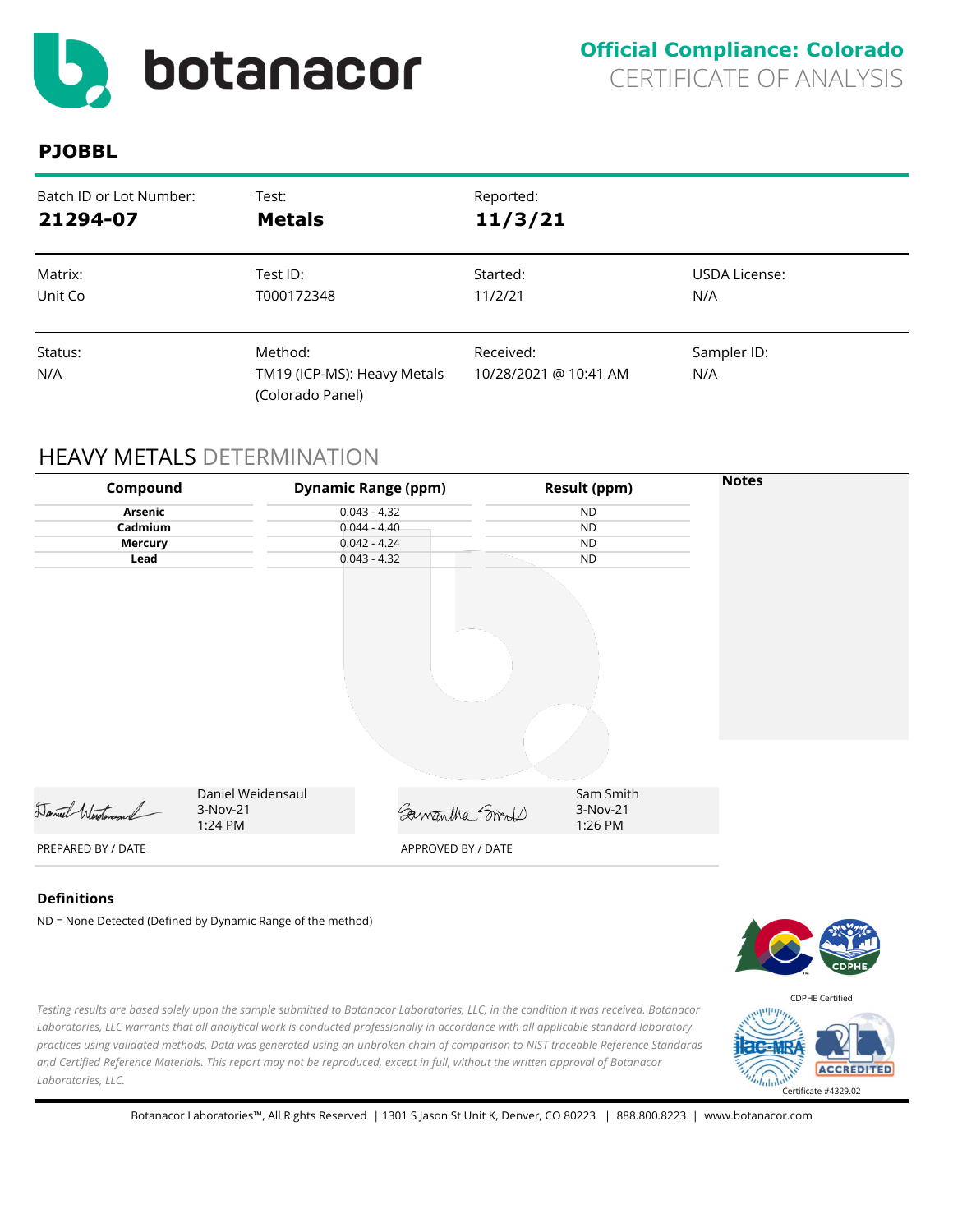<span id="page-5-0"></span>

| Batch ID or Lot Number: | Test:                                                               | Reported:                          |                    |
|-------------------------|---------------------------------------------------------------------|------------------------------------|--------------------|
| 21294-07                | <b>Mycotoxins</b>                                                   | 11/2/21                            |                    |
| Matrix:                 | Test ID:                                                            | Started:                           | USDA License:      |
| Concentrate             | T000172350                                                          | 11/2/21                            | N/A                |
| Status:<br>N/A          | Method:<br>TM18 (UHPLC-QQQ LCMS/MS):<br>Mycotoxins (Colorado Panel) | Received:<br>10/28/2021 @ 10:41 AM | Sampler ID:<br>N/A |

# MYCOTOXIN DETERMINATION

| Compound                                                                                                                          | <b>Dynamic Range (ppb)</b>                                   |                    | <b>Result (ppb)</b>                                           | <b>Notes</b> |
|-----------------------------------------------------------------------------------------------------------------------------------|--------------------------------------------------------------|--------------------|---------------------------------------------------------------|--------------|
| <b>Ochratoxin A</b>                                                                                                               | $4.3 - 122.3$                                                |                    | <b>ND</b>                                                     | N/A          |
| <b>Aflatoxin B1</b><br><b>Aflatoxin B2</b><br><b>Aflatoxin G1</b><br><b>Aflatoxin G2</b><br>Total Aflatoxins (B1, B2, G1, and G2) | $1.1 - 31.3$<br>$0.9 - 32.1$<br>$1.2 - 31.9$<br>$1.1 - 29.8$ |                    | <b>ND</b><br><b>ND</b><br><b>ND</b><br><b>ND</b><br><b>ND</b> |              |
| Samantha Smort                                                                                                                    | Sam Smith<br>2-Nov-21<br>5:03 PM                             | Myon Heus          | Ryan Weems<br>2-Nov-21<br>5:05 PM                             |              |
| PREPARED BY / DATE                                                                                                                |                                                              | APPROVED BY / DATE |                                                               |              |

### **Definitions**

ND = None Detected (Defined by Dynamic Range of the method)

*Testing results are based solely upon the sample submitted to Botanacor Laboratories, LLC, in the condition it was received. Botanacor Laboratories, LLC warrants that all analytical work is conducted professionally in accordance with all applicable standard laboratory practices using validated methods. Data was generated using an unbroken chain of comparison to NIST traceable Reference Standards and Certified Reference Materials. This report may not be reproduced, except in full, without the written approval of Botanacor Laboratories, LLC.*